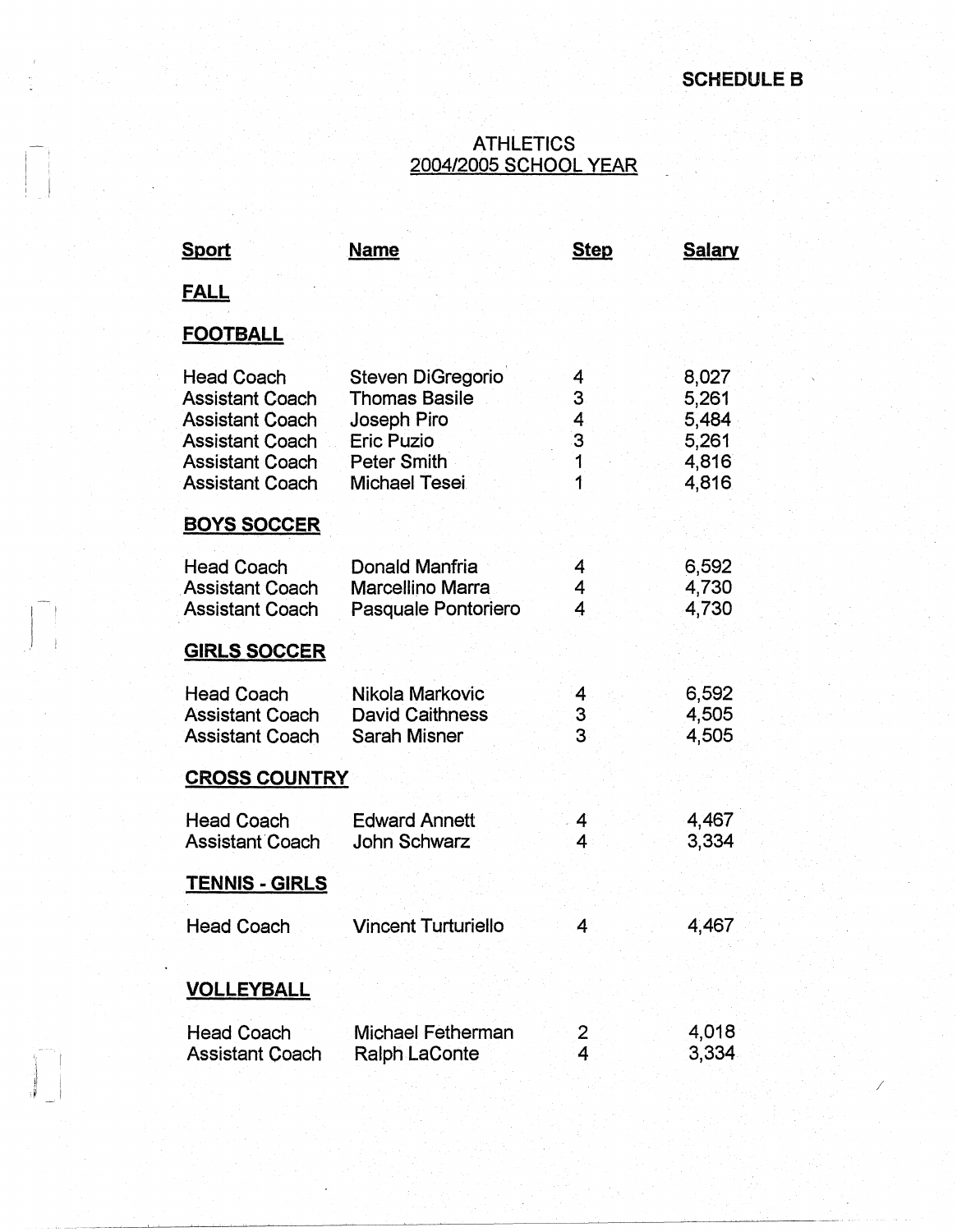# **CHEERLEADING**

| <b>Head Coach</b><br><b>Assistant Coach</b>  | <b>Melissa Thomas</b><br>Alicia Coppola |        | 5,260<br>3,520 |
|----------------------------------------------|-----------------------------------------|--------|----------------|
| <b>VOCAL MUSIC</b>                           |                                         |        |                |
| <b>Director</b><br><b>Assistant Director</b> | Michael Cundari<br>Nicole San Giovanni  |        | 6,592<br>4,062 |
| <b>BAND</b>                                  |                                         |        |                |
| Director<br><b>Assistant Director</b>        | John Maiello<br>Stephanie Binaghi       | 4<br>1 | 6,592<br>4,062 |
| <b>TWIRLER/COLOR GUARD</b>                   |                                         |        |                |
| <b>Head Coach</b>                            | <b>Aurilla Card</b>                     | З      | 3,176          |

## **BAND PROGRAM - 2004/2005**

| Drill Writer/Instructor | <b>Robert Steinhilber</b> | 2.050    |  |
|-------------------------|---------------------------|----------|--|
| Percussion Instructor   | Rui Arrojado              | $-2,000$ |  |
| Winter Guard Instructor | <b>Aurilla Card</b>       | 800      |  |

/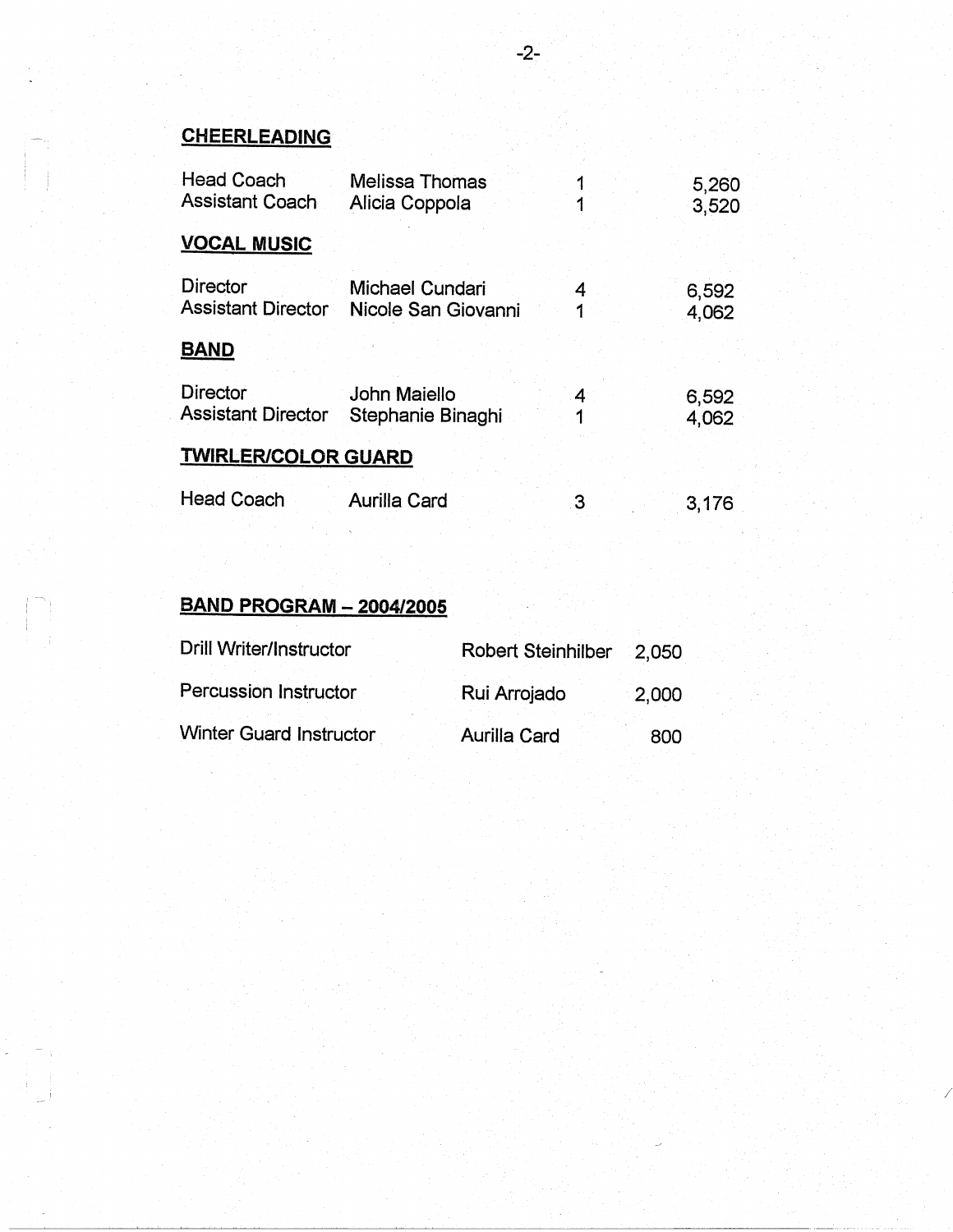### **ATHLETICS 2004/2005 SCHOOL YEAR**

| Sport                                                                 | <b>Name</b>                                                         | <b>Step</b>                       | <b>Salary</b>           |
|-----------------------------------------------------------------------|---------------------------------------------------------------------|-----------------------------------|-------------------------|
| <b>WINTER</b>                                                         |                                                                     |                                   |                         |
| <b>BOWLING</b>                                                        |                                                                     |                                   |                         |
| <b>Head Coach</b>                                                     | George Ackerman                                                     | 4                                 | 4,182                   |
| <b>BOYS BASKETBAL</b>                                                 |                                                                     |                                   |                         |
| Head Coach<br><b>Assistant Coach</b><br><b>Assistant Coach</b>        | Robert Harbison<br><b>Frank Francia</b><br><b>Lawrence Mitschow</b> | 4<br>4<br>4                       | 6,592<br>4,730<br>4,730 |
| <b>WINTER TRACK</b>                                                   |                                                                     |                                   |                         |
| <b>Head Coach</b><br><b>Assistant Coach</b><br><b>Assistant Coach</b> | <b>Robert O'Dell</b><br><b>Edward Annett</b><br>Gerald Ryan         | 4.<br>4<br>4                      | 6,592<br>4,730<br>4,730 |
| <b>WRESTLING</b>                                                      |                                                                     |                                   |                         |
| <b>Head Coach</b><br><b>Assistant Coach</b><br><b>Assistant Coach</b> | <b>Carmen LoRe</b><br>Patrick Algieri<br><b>Christopher Chern</b>   | 4<br>4<br>4                       | 6,592<br>4,730<br>4,730 |
| <b>GIRLS BASKETBALL</b>                                               |                                                                     |                                   |                         |
| Head Coach<br><b>Assistant Coach</b><br><b>Assistant Coach</b>        | <b>Sarah Misner</b><br><b>Thomas Grant</b><br>Luann Zullo           | 4<br>$\overline{\mathbf{4}}$<br>4 | 6,592<br>4,730<br>4,730 |

!<br>|-<br>|-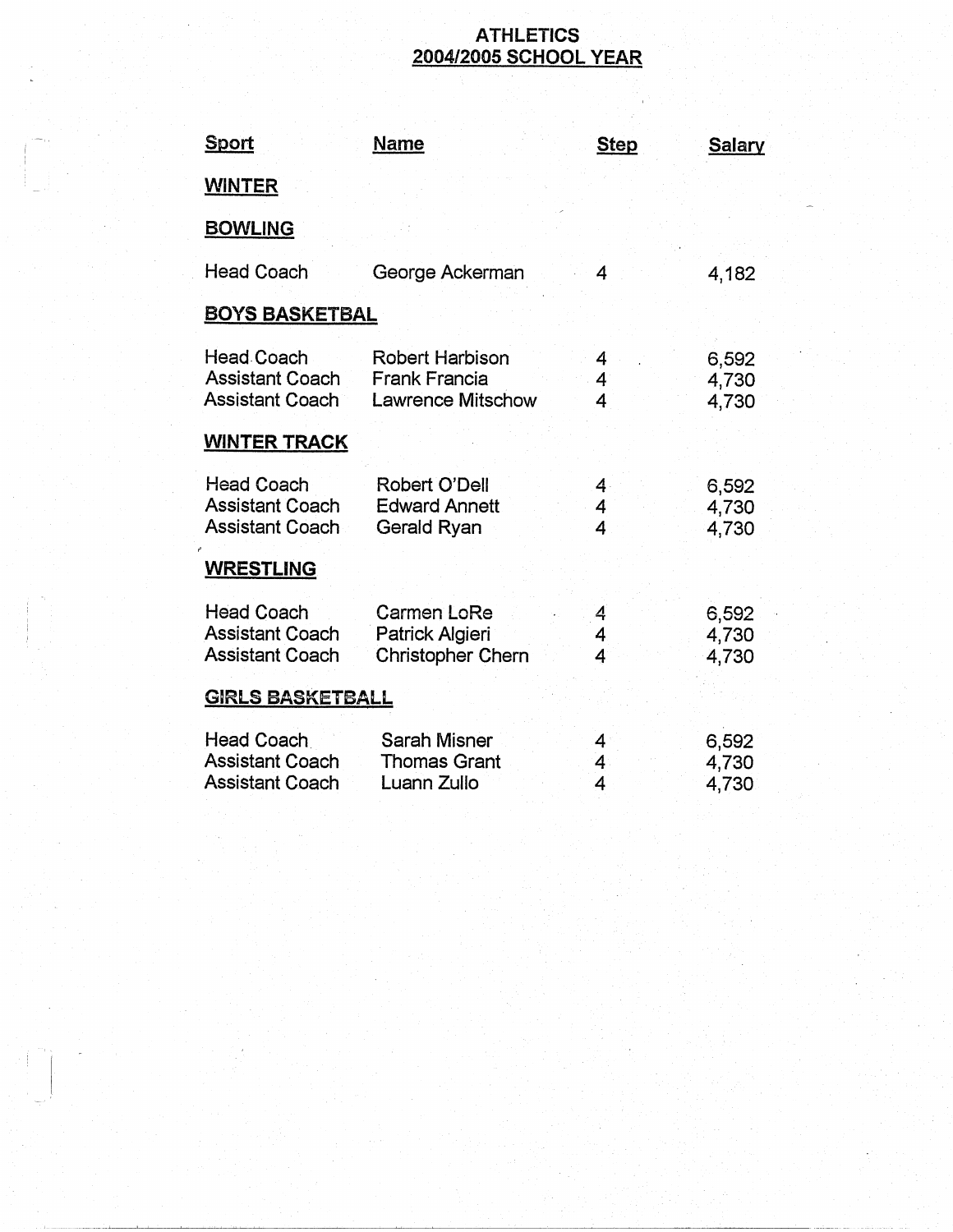### **ATHLETICS· 2004/2005 SCHOOL YEAR**

| Sport                                                                                                                                        | <b>Name</b>                                                                                                                    | <b>Step</b>                      | <u>Salary</u>                                      |
|----------------------------------------------------------------------------------------------------------------------------------------------|--------------------------------------------------------------------------------------------------------------------------------|----------------------------------|----------------------------------------------------|
| <b>SPRING</b>                                                                                                                                |                                                                                                                                |                                  |                                                    |
| <b>GOLF</b>                                                                                                                                  |                                                                                                                                |                                  |                                                    |
| <b>Head Coach</b>                                                                                                                            | <b>Thomas Grant</b>                                                                                                            | 4                                | 4,182                                              |
| <b>TRACK - BOYS/GIRLS</b>                                                                                                                    |                                                                                                                                |                                  |                                                    |
| Head Coach<br><b>Assistant Coach</b><br><b>Assistant Coach</b><br><b>Assistant Coach</b><br><b>Assistant Coach</b><br><b>Assistant Coach</b> | Robert O'Dell<br><b>Edward Annett</b><br>Kelli Cerniglia<br><b>Andrew Linfante</b><br><b>Christopher Rosati</b><br>Gerald Ryan | 4<br>4<br>4<br>4<br>4<br>4       | 6,592<br>4,730<br>4,730<br>4,730<br>4,730<br>4,730 |
| <b>BASEBALL</b>                                                                                                                              |                                                                                                                                |                                  |                                                    |
| <b>Head Coach</b><br><b>Assistant Coach</b><br><b>Assistant Coach</b><br><b>Assistant Coach</b>                                              | Robert Harbison<br><b>Patrick Gabriele</b><br><b>Michael Higgins</b><br><b>Eric Puzio</b>                                      | 4<br>3<br>4<br>4                 | 6,592<br>4,505<br>4,730<br>4,730                   |
| <u>SOFTBALL</u>                                                                                                                              |                                                                                                                                |                                  |                                                    |
| <b>Head Coach</b><br><b>Assistant Coach</b><br><b>Assistant Coach</b>                                                                        | Luann Zullo<br><b>James Kelly</b><br>Sarah Misner                                                                              | 4<br>4<br>4                      | 6,592<br>4,730<br>4,730                            |
| <b>BOYS TENNIS</b>                                                                                                                           |                                                                                                                                |                                  |                                                    |
| <b>Head Coach</b>                                                                                                                            | <b>Vincent Turturiello</b>                                                                                                     | 4                                | 4,467                                              |
| <b>CREW</b>                                                                                                                                  |                                                                                                                                |                                  |                                                    |
| <b>Head Coach</b><br><b>Assistant Coach</b><br><b>Assistant Coach</b><br><b>Assistant Coach</b><br><b>Assistant Coach</b>                    | Kevin Smyth<br>Amanda Nat<br><b>Anthony Scarpelli</b><br>Ernie Schmidig<br>Jill Szura                                          | 4<br>$\mathbf{2}$<br>4<br>4<br>4 | 6,592<br>4,283<br>4,730<br>4,730<br>4,730          |